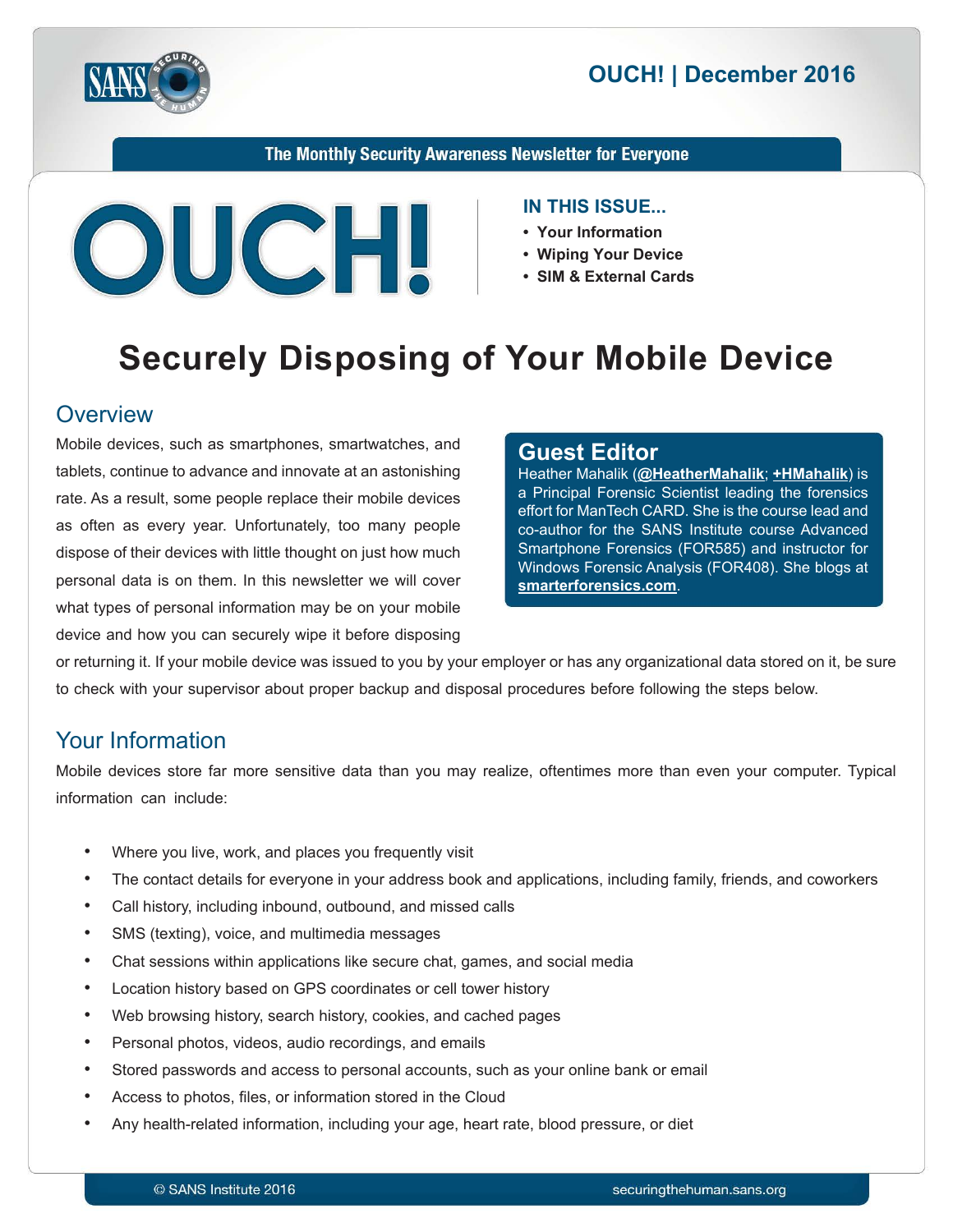# **2016 December 2016**



#### **Securely Disposing of Your Mobile Device**

## **Wiping Your Device**

As you can see, there is most likely a tremendous amount of sensitive information on your mobile device. Regardless of how you dispose of your mobile device, such as donating it, exchanging it for a new one, giving it to another family member, reselling it, or even throwing it out, you need to be sure you first erase all of that sensitive information. You may not realize it, but simply deleting data is not enough; it can easily be recovered using free tools found on the Internet. Instead, you need to securely erase all the data on your device, which is called wiping. This actually overwrites the information, ensuring it cannot be recovered or rendering it unrecoverable. Remember, before you wipe all of your data, you most likely want to back it up first. This way, you can easily rebuild your new device.

The easiest way to securely wipe your device is use its "factory reset" function. This will return the device to the



*sure to do a factory reset and remove the SIM and any SD cards if your device has them.* 

condition it was in when you first bought it. We have found that factory reset will provide the most secure and simplest method for removing data from your mobile device. The factory reset function varies among devices; listed below are the steps for the two most popular devices:

- Apple iOS Devices: Settings | General | Reset | Erase All Content and Settings
- Android Devices: Settings | Privacy | Factory Data Reset

Unfortunately, removing personal data from Windows Phone devices is not as simple as a factory reset. More research is being conducted on methods to ensure your personal data is wiped from the device. If you still have questions about how to do a factory reset, check your owner's manual or manufacturer's website. Remember, simply deleting your personal data is not enough, as it can be easily recovered.

## SIM & External Cards

In addition to the data stored on your device, you also need to consider what to do with your SIM (Subscriber Identity Module) card. A SIM card is what a mobile device uses to make a cellular or data connection. When you perform a factory reset on your device, the SIM card retains information about your account and is tied to you, the user. If you are keeping